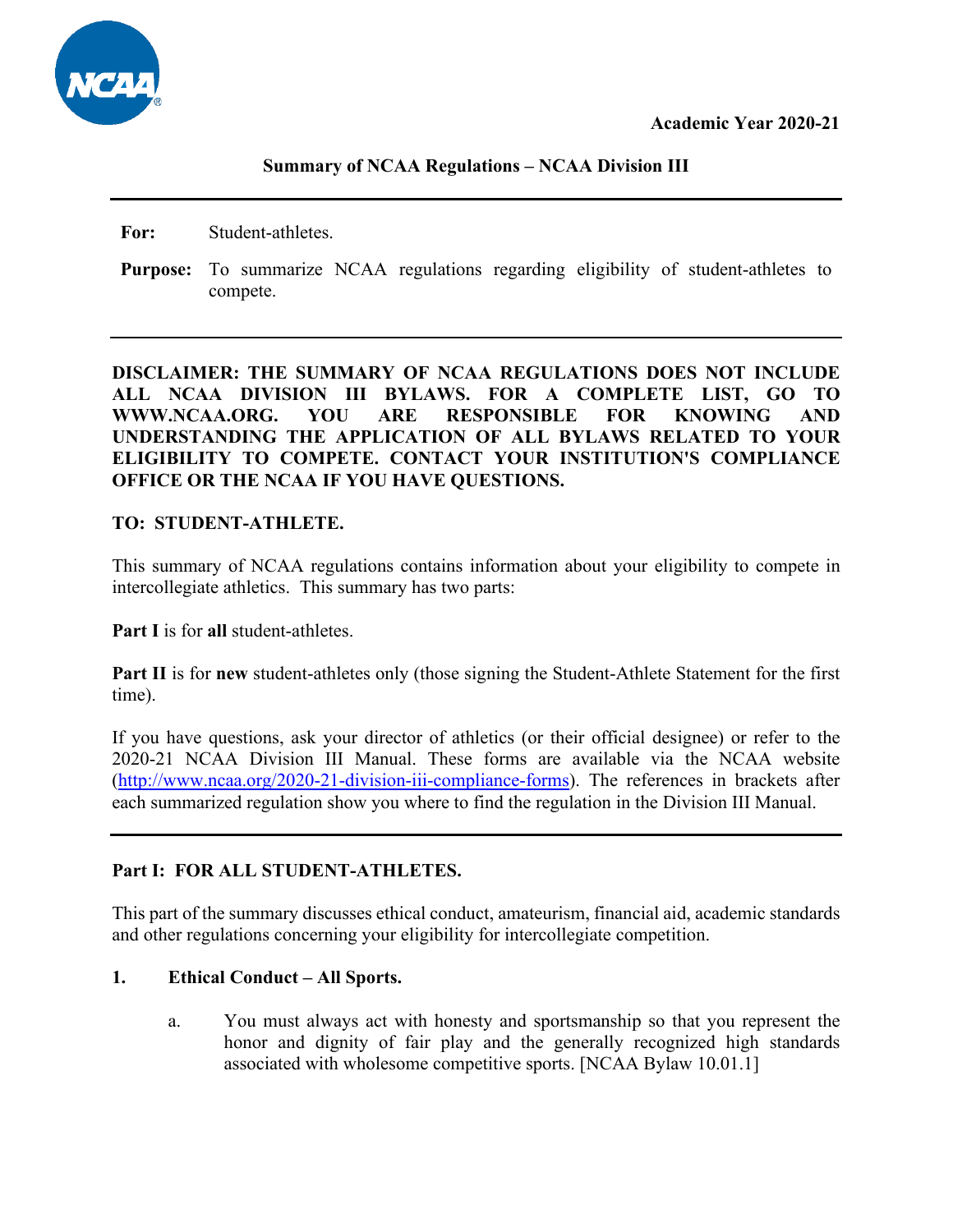- b. You have engaged in unethical conduct if you refuse to furnish information relevant to an investigation of a possible violation of an NCAA regulation when requested to do so by the NCAA or your institution. [Bylaw 10.1-(a)]
- c. You are **not eligible** to compete if you knowingly provide information to individuals involved in organized gambling activities concerning intercollegiate athletics competition, solicit a bet on any intercollegiate team, accept a bet on any team representing the school or solicit or accept a bet on any intercollegiate competition for any item (e.g., cash, shirt, dinner) that has tangible value. [Bylaw 10.3]
- d. You are **not eligible** to compete if you knowingly participate in any gambling activity that involves intercollegiate or professional athletics through a bookmaker, a parlay card or any other method employed by gambling. [Bylaw 10.3]
- e. You are **not eligible** to compete if you have shown dishonesty in evading or violating NCAA regulations. [Bylaw 14.01.3.3]

## **2. Amateurism – All Sports.**

- a. You are **not eligible** for participation in a sport if after full-time collegiate enrollment you have ever:
	- (1) Taken pay, or the promise of pay, for competing in that sport;
	- (2) Agreed (orally or in writing) to compete in professional athletics in that sport;
	- (3) Competed on any professional athletics team (as defined by the NCAA) in that sport [Bylaw 12.02.5]; or
	- (4) Used your athletics skill for pay in any form in that sport. (Prior to collegiate enrollment, an individual may accept prize money based only on his or her place finish or performance from the sponsor of an open athletics event, the United States Olympic Committee or the appropriate national governing body. An individual may also accept actual and necessary expenses associated with the individual's practice and competition on a professional team.) [Bylaws 12.1.3 and 12.1.5]
- b. You are **not eligible** in a sport if you ever have accepted money, transportation or other benefits from an agent or agreed to have an agent market your athletics ability or reputation in that sport. [Bylaw 12.3.1]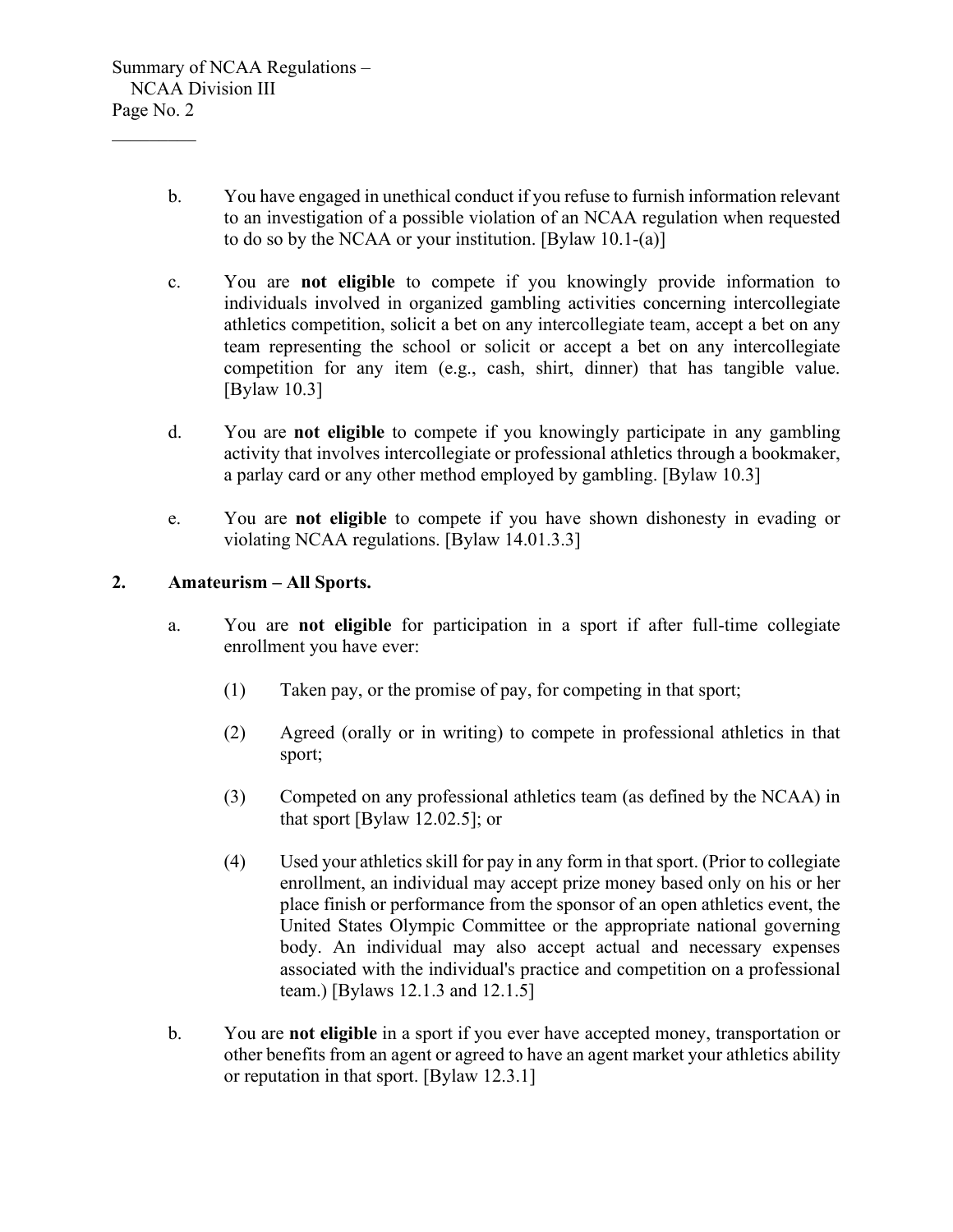- c. You are **not eligible** in any sport if, after you become a student-athlete, you accept any pay for promoting a commercial product or service or allow your name or picture to be used for promoting a commercial product or service, unless:
	- (1) The individual became involved in such activities for reasons independent of athletics ability;
	- (2) No reference is made in these activities to the individual's involvement in intercollegiate athletics; and
	- (3) The individual's remuneration under such circumstances is at a rate commensurate with the individual's skill and experience as a model or performer and is not based in any way on the individual's athletics ability or reputation. [Bylaw 12.5.1.3]
	- (4) You are **not eligible** in any sport if, because of your athletics ability, you were paid for work you did not perform, or were paid at a rate higher than the going rate. [Bylaw 12.4.1]

## **3. Delayed Collegiate Enrollment.**

The following rules are applicable to all Division III student-athletes first entering a collegiate institution on or after August 1, 2014:

- If you did not enroll in college as a full-time student by the next opportunity after a one-calendar year period following the graduation of your high school class and you participated in any of the activities listed below, you have used a season of intercollegiate competition for each calendar year or sport season in which you participated in such activities. [Bylaw 14.2.4.4]
	- (1) Activities Constituting Use of a Season.
		- (a) Any team competition or training in which pay in any form is provided to any of the participants above actual and necessary expenses;
		- (b) Any individual competition or training in which the individual accepts pay in any form based on his or her place finish or any competition or training in which the individual accepts pay in any form above actual and necessary expenses;
		- (c) Any competition pursuant to the signing of a contract for athletics participation or entering a professional draft; or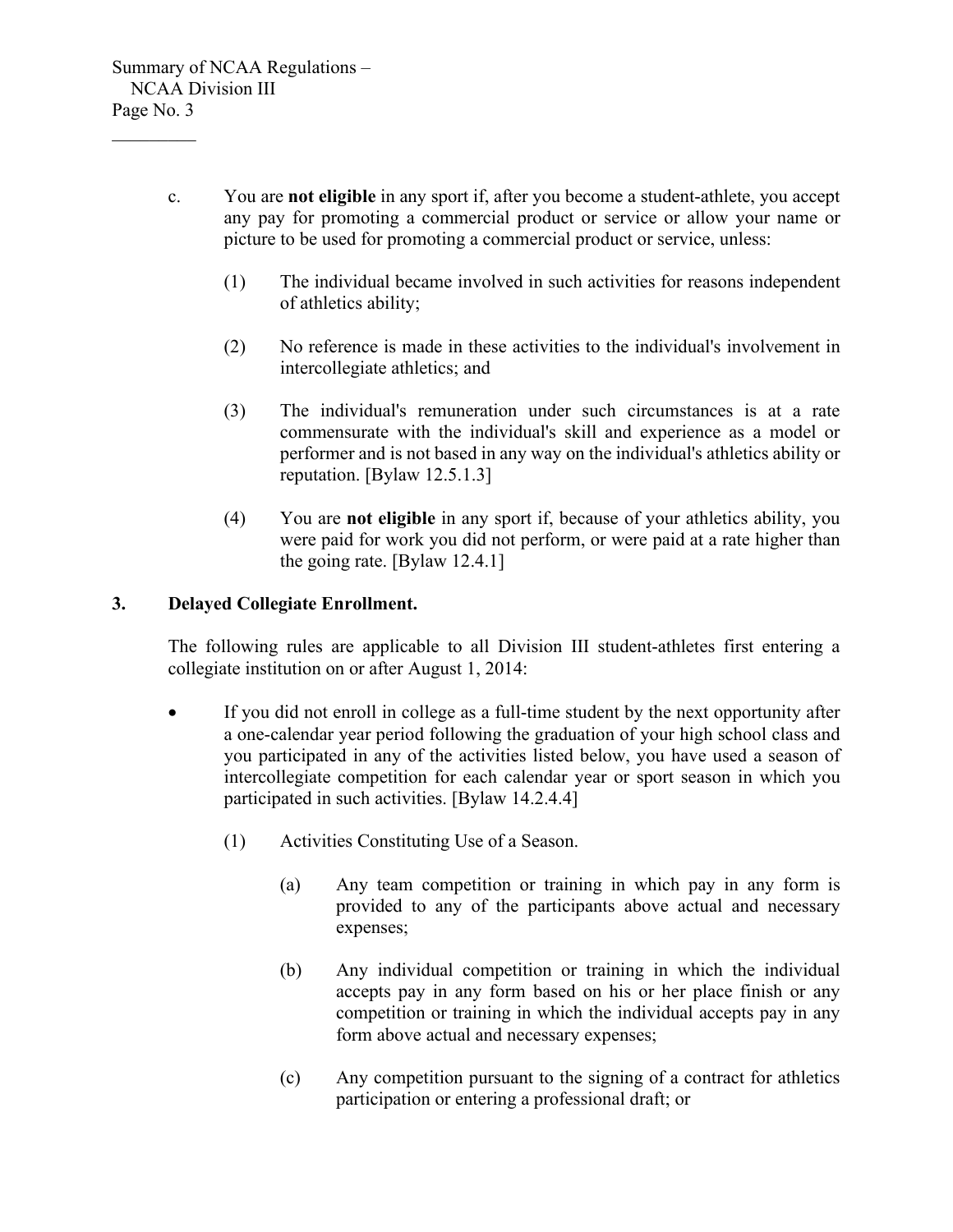- (d) Any competition funded by a representative of an institution's athletics interest that is not open to all participants. [Bylaw 14.2.4.4.2]
- (2) If you have used a season(s) of participation according to the regulations above, you must also fulfill an academic year in residence prior to being eligible to represent your school in intercollegiate competition. [Bylaw 14.2.4.4.1]

## **4. Competition Exceptions (for delayed collegiate enrollment).**

• A student-athlete would not use a season of competition, if the student-athlete participated in organized competition while enrolled in a postgraduate college preparatory school during the initial year of enrollment, or if the student-athlete participated in the Olympic Games tryouts and competition, and other specified national and international competition. Both of these organized competition exceptions may be applied one time and for a maximum of one year. [Bylaw 14.2.4.4.2.1]

#### **5. Seasons of Participation – All Sports.**

- a. A student-athlete must count a season of participation when the student-athlete practices or competes during or after the first contest following the student-athlete's initial participation at that school. [Bylaw 14.2.4.1]
- b. A season of participation shall not be counted when a student-athlete participates in a preseason scrimmage or preseason exhibition conducted prior to the first contest in the traditional segment following the student-athlete's initial participation at that school, or when a student-athlete participates in the one date of competition during the nontraditional segment in baseball, field hockey, lacrosse, soccer, softball and volleyball. [Bylaw 14.2.4.1.1]
- c. A season of participation shall not be counted when a student-athlete practices in the nontraditional sports segment. [Bylaw 14.2.4.1]

## **6. Financial Aid – All Sports.**

- a. You are **not eligible** if you receive financial aid other than the nonathletics financial aid that your school distributes. However, it is permissible to receive:
	- (1) Financial aid from anyone on whom you are naturally or legally dependent. [Bylaw 15.2.3.3]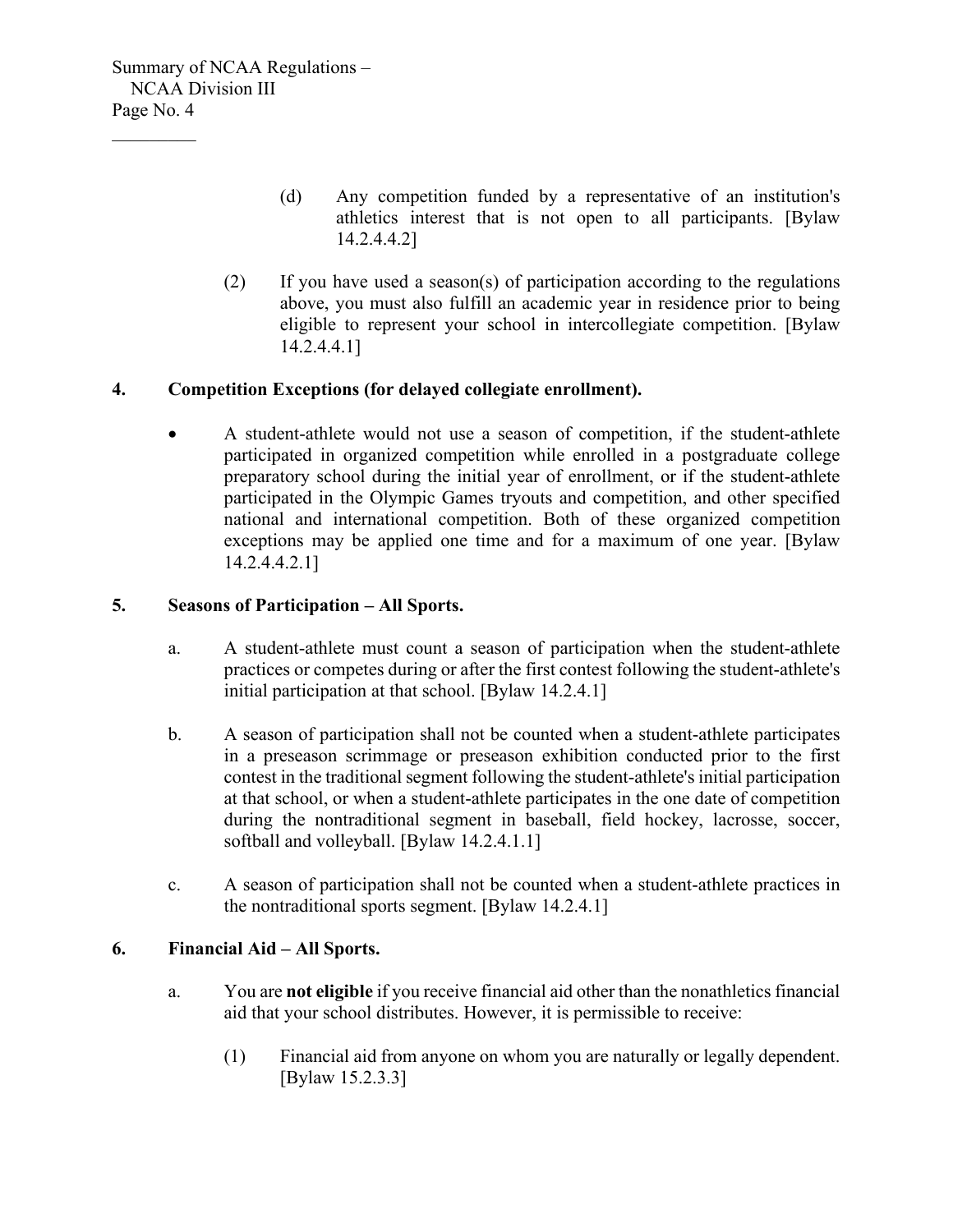- (2) Financial aid that has been awarded to you on a basis other than athletics leadership, ability, participation or performance. [Bylaw 15.2.3.4]
- (3) Financial aid from an entity outside your school that meets the requirements specified in the Division III Manual. [Bylaw 15.2.3.2]
- b. You must report to your school any financial aid that you receive from a source other than your school. However, you do not need to report financial aid received from anyone on whom you are naturally or legally dependent. [Bylaw 15.2.3.1]

# **7. Academic Standards – All Sports.**

- a. Eligibility for Practice.
	- (1) You are **eligible** to **practice** if you are enrolled in a minimum full-time program of studies leading to a baccalaureate or equivalent degree as defined by the regulations of your school. If at any point you drop below full time you are unable to practice. [Bylaw 14.1.8.1]
	- (2) You are **eligible** to **practice** during the official vacation period immediately before initial enrollment, provided you have been accepted by your school for enrollment in a regular, full-time program of studies, you are no longer enrolled at your previous school and you are eligible under all school and NCAA requirements. [Bylaw 14.1.8.1.6.5]
	- (3) You also are **eligible** to **practice** while enrolled in less than a minimum fulltime program of studies if you are enrolled in the final semester or quarter of a baccalaureate or graduate degree program, or a minor or undergraduate certificate program and your school certifies that you are carrying (for credit) the courses necessary to complete your degree, minor or certificate program requirements. [Bylaw 14.1.8.1.6.1]
- b. Eligibility for Competition.
	- (1) To be **eligible** to **compete**, you must:
		- (a) Have been admitted as a regularly enrolled, degree-seeking student according to the published entrance requirements of your school;
		- (b) Be in good academic standing according to the standards of your school; and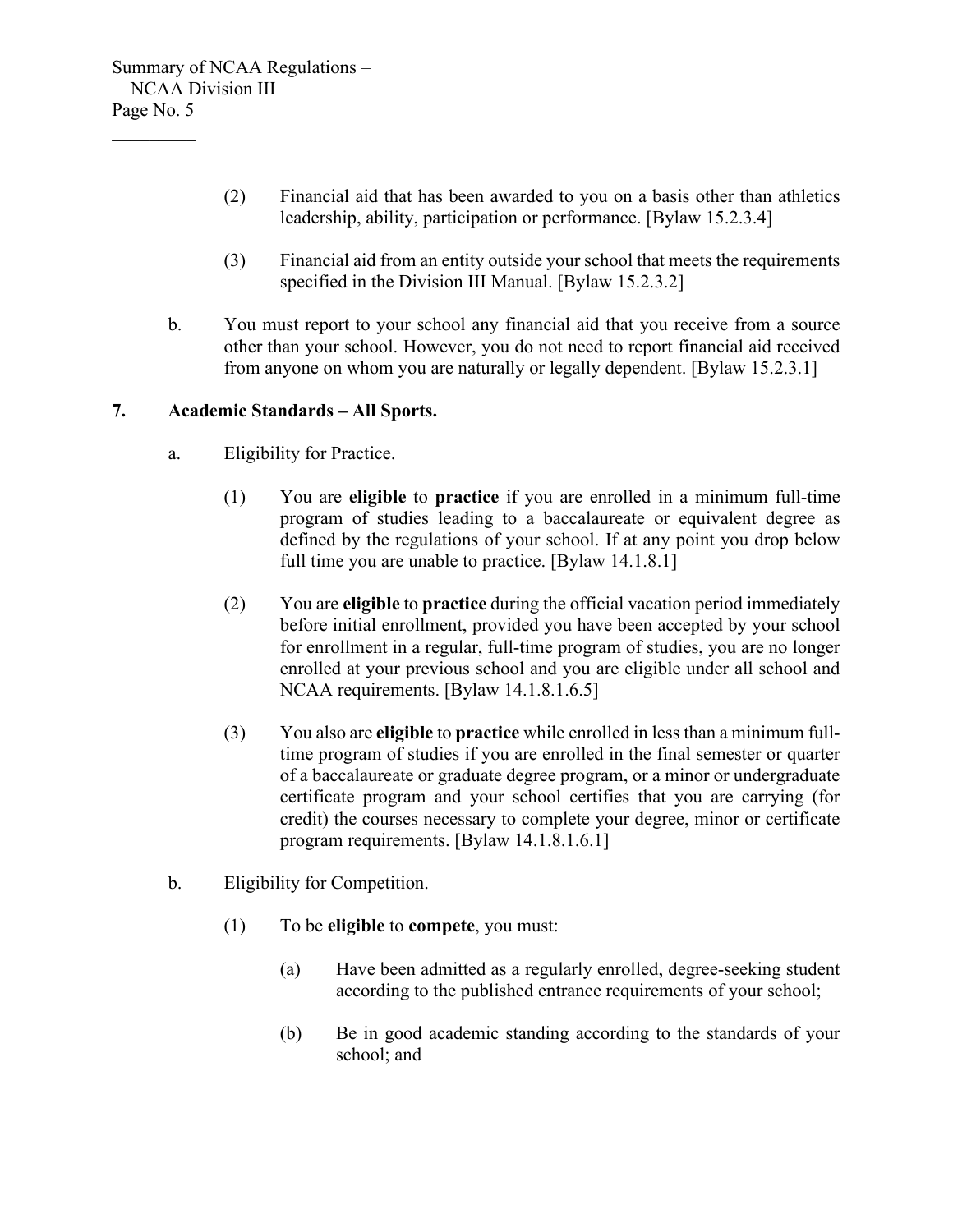$\mathcal{L}_\text{max}$ 

- (c) Be enrolled in at least a minimum full-time program of studies leading to baccalaureate or the equivalent (not less than 12-semester or quarter hours) and maintain satisfactory progress toward that degree, be enrolled in a full-time graduate or professional degree program (as defined by the school for all graduate students) or be enrolled and seeking a second baccalaureate degree. [Bylaws 14.01.2, 14.1.7.1, 14.1.8.1 and 14.1.8.1.6.2]
- (2) If you are enrolled in less than a full-time program, you are **eligible** to **compete** only if you are enrolled in the last term of your **baccalaureate or graduate** degree program, or your **minor or undergraduate certificate** program and are carrying credits necessary to finish your degree, minor or certificate program requirements unless you meet the provisions of the experiential learning requirement exception specified in Bylaw 14.1.8.1.6.1.1. [Bylaw 14.1.8.1.6.1]
- (3) You are **eligible** to **compete** during the official vacation period immediately before initial enrollment, provided you have been accepted by your school for enrollment in a regular, full-time program of studies and at the time of your initial participation, you are no longer enrolled in your previous educational institution and you are eligible under all institutional and NCAA requirements. [Bylaw 14.1.8.1.6.5]
- (4) If you are a returning student, you are **eligible** to **compete** between terms, provided you have been registered for the required minimum full-time load at the conclusion of the term immediately before the date of competition, or if you are either continuing enrollment or beginning enrollment, provided you have been accepted for enrollment as a regular full-time student for the regular term immediately following the date of competition. [Bylaw 14.1.8.1.6.6]

## **8. Other Rules Concerning Eligibility – All Sports.**

- a. You are **not eligible** to participate in more than four seasons of intercollegiate participation. [Bylaw 14.2]
- b. You are **not eligible** after 10 semesters or 15 quarters in which you were enrolled at a collegiate institution in at least a minimum full-time program of studies as determined by the school, except for any extensions that have been approved in accordance with NCAA legislation. [Bylaw 14.2.2]
- c. You are **eligible** if you are enrolled and seeking a second baccalaureate or equivalent degree or you are enrolled in a graduate or professional school, provided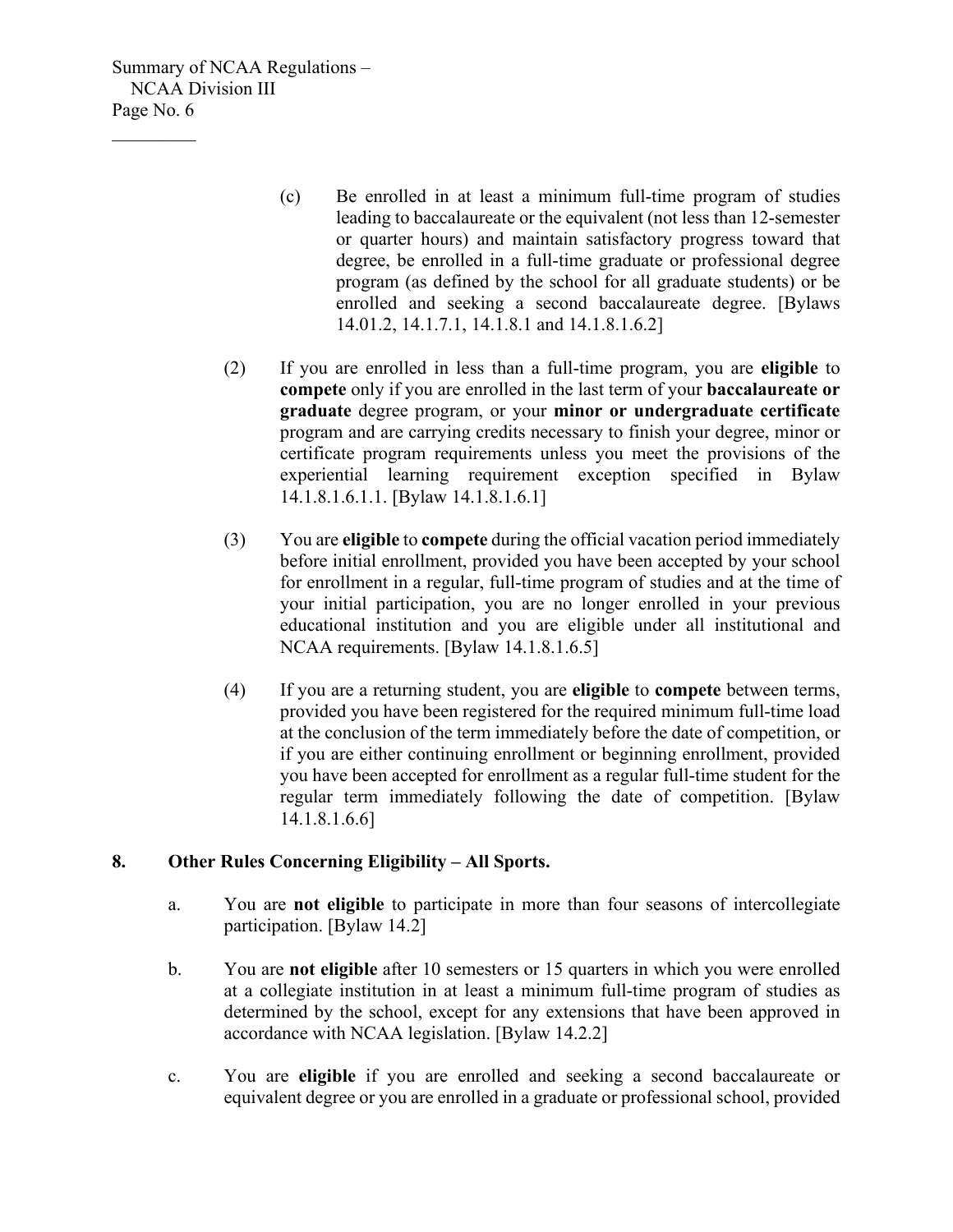$\mathcal{L}_\text{max}$ 

you graduated from an NCAA Division III institution, you have seasons of participation remaining and your participation occurs within the applicable 10 semesters or 15 quarters. You are also **eligible** for postseason events that occur within 60 days of the date you complete the requirements for your degree. [Bylaws 14.1.9 and 14.1.8.1.6.7]

d. You are **not eligible** in your sport for the rest of your season if, after enrollment in college and during any year in which you were a member of an intercollegiate team, you competed as a member of any outside team in any noncollegiate, amateur competition in the sport during your college team's playing season. Competing in the Olympic Games, tryouts and competition and other specified national and international competition is permitted. [Bylaws 14.7.1 and 14.7.3]

## **9. Transfer Students Only.**

- a. You are considered a transfer student if:
	- (1) You were officially registered and enrolled in a minimum, full-time program of studies in any quarter or semester of an academic year, as certified by the registrar or admissions office and attended class; or
	- (2) You reported for a regular squad practice (including practice or conditioning activities that occurred before certification), announced by the institution through any member of its athletics department staff, before the beginning of any quarter or semester, as certified by the athletics director. [Bylaw 14.5.2]
- b. If you are a transfer student from a four-year school, you are **not eligible** during your first academic year in residence unless you meet the provisions of one of the exceptions specified in Bylaws 14.5.5.1.1, 14.5.5.1.2 or 14.5.5.1.3.
- c. If you are a transfer student from a two-year institution, you are **not eligible** during your first academic year in residence at your new institution unless you meet the academic and residence requirements specified in Bylaw 14.5.4.1 or the exception specified in Bylaw 14.5.4.2.
- d. If you wish to correspond with another NCAA institution about your opportunity to transfer, the institution must have permission to contact you before any correspondence may occur.
	- (1) To contact another NCAA Division III school, you may seek permission from your director of athletics, or you can grant other NCAA Division III institutions permission to contact you. To grant another NCAA Division III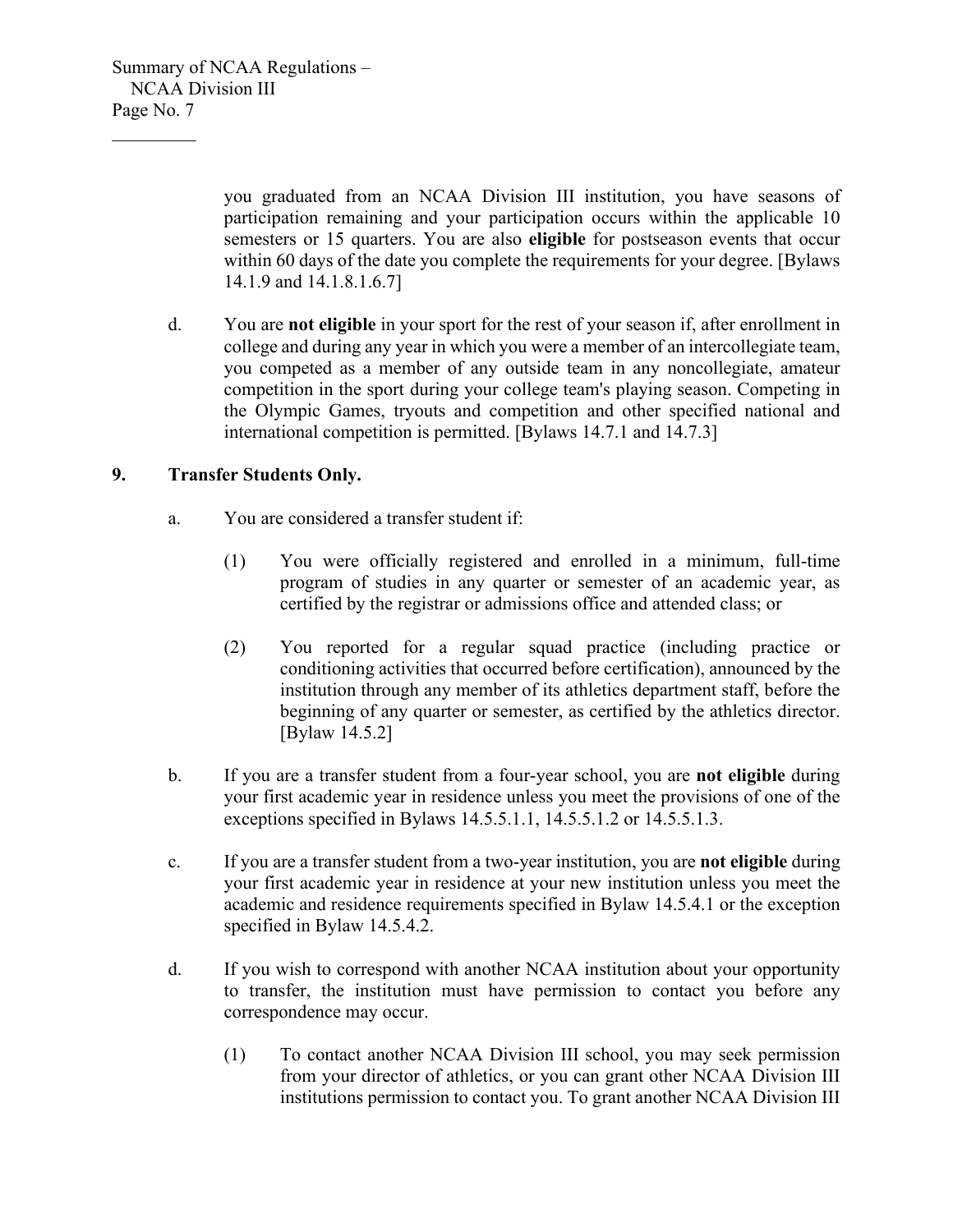$\mathcal{L}_\text{max}$ 

school permission to contact you about a potential transfer (or for you to beable to contact the school), complete the Permission to Contact: Self-Release form that is provided by the NCAA national office. The form and instructions are available on the student-athlete home page of the NCAA website at [www.ncaa.org/student-athletes/resources/recruiting](http://www.ncaa.org/student-athletes/resources/recruiting-calendars?division=d3)[calendars?division=d3.](http://www.ncaa.org/student-athletes/resources/recruiting-calendars?division=d3) [Bylaws 13.1.1.2 and13.1.1.2.1]

(2) To contact Divisions I or II schools, you must seek permission from your director of athletics.

## **Part II: FOR NEW STUDENT-ATHLETES ONLY.**

This part of the summary contains information about your recruitment, which is governed by Bylaw 13 of the Division III Manual.

#### • **Recruitment.**

- a. Offers All Sports.
	- (1) You are **not eligible** if, before you enrolled at your school, any staff member of your institution or any other representative of your school's athletics interests offered to you, your relatives or your friends any financial aid or other benefits that NCAA rules do not permit. [Bylaw 13.2.1]
	- (2) During your recruitment, it was permissible for you to be employed in any department outside of intercollegiate athletics provided the employment is arranged through normal institutional employment policies and procedures. [Bylaw 13.2.4.1]
- b. Source of Funds All Sports.
	- (1) You are **eligible** for intercollegiate competition if prior to initial full-time collegiate enrollment, you received normal and reasonable living expenses from an individual with whom you had an established relationship (e.g., high school coach, nonscholastic athletics team coach, family of a teammate), even if the relationship developed as a result of athletics participation, provided:
		- (a) The individual is not an agent;
		- (b) The individual is not an athletics representative of a particular school involved in recruiting the prospective student-athlete; and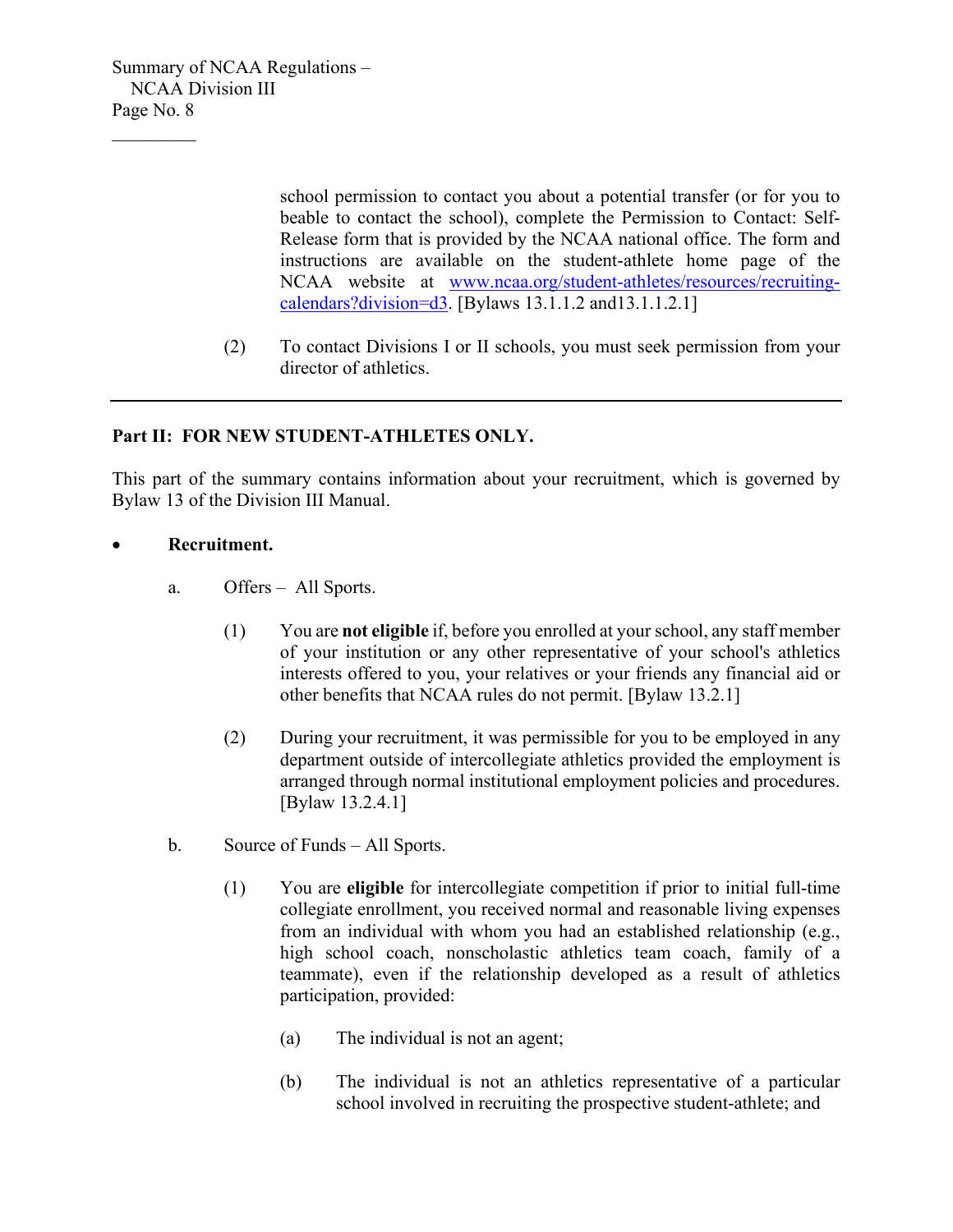$\mathcal{L}_\text{max}$ 

- (c) Such living expenses are consistent with the types of expenses provided by the individual as a part of normal living arrangements (e.g., housing, meals, occasional spending money, use of the family car). [Bylaw 12.1.3.1]
- (2) You are **eligible** for intercollegiate competition if prior to initial full-time collegiate enrollment, you received educational expenses (e.g., tuition, fees, room, board and books) from any individual or entity other than an agent, professional sports team/organization or a representative of an institution's athletics interests, provided such expenses are disbursed directly through your educational institution (e.g., high school, preparatory school). [Bylaw 12.1.3.1-(r)]
- c. Sports Camps.
	- You are **not eligible** if, before you enrolled at your school, the school, members of its athletics staff or a representative of its athletics interests gave you free or reduced admission privileges to attend its sports camp or clinic after you had started classes for the ninth grade. [Bylaw 13.11.3.2]
- e. Visits, Transportation and Entertainment All Sports.
	- (1) You are **not eligible** under Bylaws 13.5, 13.6 or 13.7 if, before you enrolled at your school, any of the following happened to you:
		- (a) Your school paid for you to visit its campus more than once;
		- (b) Your school paid more than the actual round-trip cost by direct route between your home and the campus when you made your one expense-paid visit;
		- (c) Your school entertained you, your parents (or guardians) or your spouse outside a 30-mile radius of the campus during your expensepaid visit; or
		- (d) Your school entertained you, your parents (or guardians) or your spouse excessively during your expense-paid visit, or entertained your friends or other relatives at any site.
	- (2) You are **not eligible** if your school paid for you to visit its campus before January 1 of your junior year in high school. [Bylaw 13.6.1.1.1]